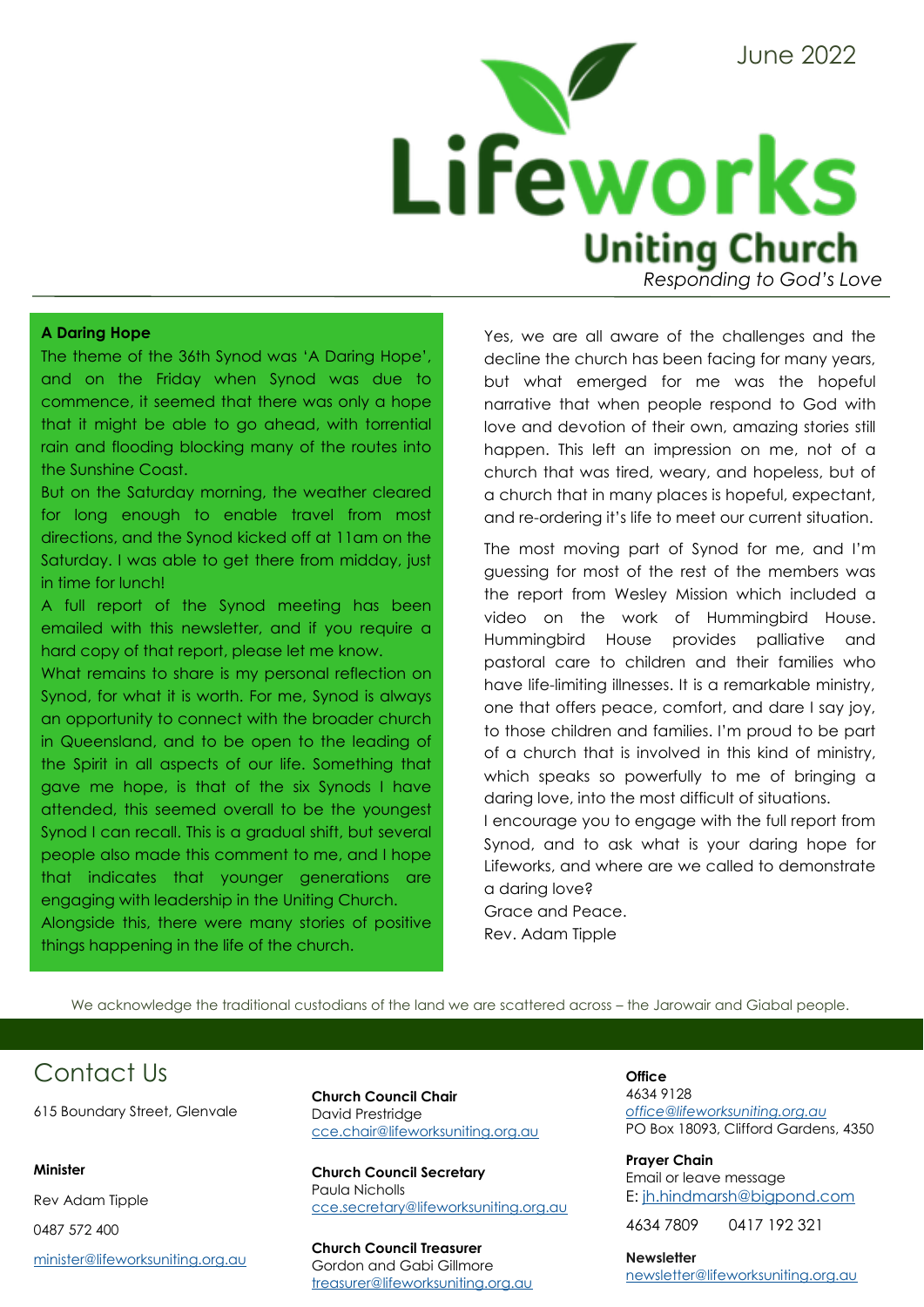### **Newsletter Revamp and Renaming**

Over the next couple of months our newsletter is going to have a revamp and relaunch. This will expand the newsletter, as well as presenting a different design.

As part of this we are looking for a new name for our Newsletter. This should be a name which reflects the mission of the church and our values and will reflect that the news of church will start to contain more content relevant to mission. An example of this is from Warwick-Killarney UCA who decided to call their newsletter 'New Horizons'.If you have a suggestion, please email to minister@lifeworksuniting.org.au

Church Council will look at all suggestions and 'pick a winner'.

\_\_\_\_\_\_\_\_\_\_\_\_\_\_\_\_\_\_\_\_\_\_\_\_\_\_\_\_\_\_\_\_\_\_\_\_\_\_\_\_\_\_\_\_\_

Get your thinking hats on!

## **Adam's Leave dates**

Rev. Adam Tipple will be on leave from 26th June to 6th July. If you need pastoral care during this time, the ministry mobile 0487 572 400 will still be answered by a member of our team who will assist you.

\_\_\_\_\_\_\_\_\_\_\_\_\_\_\_\_\_\_\_\_\_\_\_\_\_\_\_\_\_\_\_\_\_\_\_\_\_\_\_\_\_\_\_\_\_

## **Annette's update**

Because Annette can no longer read books, I have been reading aloud to her on an almost daily basis beside her in Toowoomba North rehab hospital. I was reading to her recently from Where is God when it hurts? a book by Philip Yancey which we had read long ago. As she heard the following paragraphs in a chapter on pain and suffering, Annette asked me to share them with you:

…. The notion of suffering [as something] productive brings a new dimension to our experience of pain. Human beings undergo goal-directed suffering quite willingly, as athletes and pregnant women can attest. According to the Bible, a proper Christian response to suffering gives similar hope to the person on the hospital bed. As we rely on God, and trust his Spirit to mould us in his image, true hope takes shape within us, "a hope that does not disappoint." We can literally become better persons because of suffering. Pain, however meaningless it may seem at the time, can be transformed.

 Where is God when it hurts? He is in us – not in the things that hurt – helping to transform bad into good. We can safely say that God can bring good out of evil; we cannot say that God brings about evil in the hope of producing good….

Annette does value your prayers. Please keep them coming. The stroke she suffered 6 months ago has left her paralysed on the left side, from her mouth to her toes. The latter are very sensitive and painful. It has unfortunately also diminished her smile. She is trying to be patient as she awaits the day of her homecoming, even though she will remain immobile and totally dependent. She finds it almost impossible to answer phone calls, and her eyesight makes it very difficult to see the mobile phone screen anyway, though she does enjoy short visits from friends. I give thanks that we live in Australia, with excellent medical and nursing care, and with systems of support so well developed.

Derek Curnow



## Worship With Us **Sunday Mornings**

9:00am

**Live-stream** [Lifeworks YouTube channel](https://www.youtube.com/channel/UCcZJJJZ7xf5v-mpVP0_E-CA)







# Other Activities

Keenagers mainly music Other interest groups Youth Group More details found on the [Lifeworks website](https://lifeworksuniting.org.au/)







Lifeworks Uniting Church